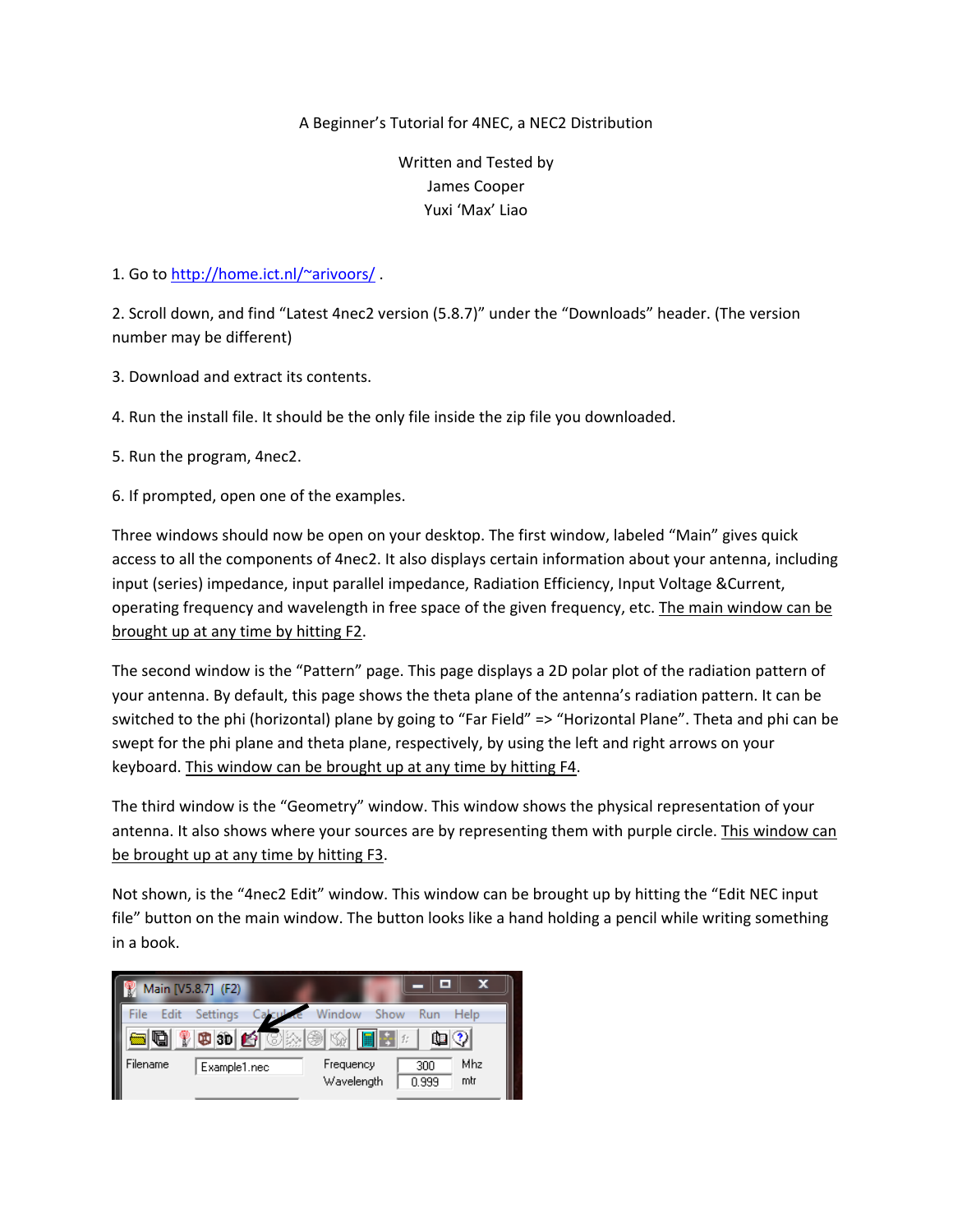This window is used for inputting your antenna design and running your test. It will be described in detail in the following instructions.

7. Open the "4nec2 Edit" window.

8. In the "4nec2 Edit" window, click on the Symbols Tab. This tab is used for defining variables in your system.

9. Click in the blank space underneath "Symbols and Equations", and type in "L=.5".

10. In the blank space under "comment", to the right of where you typed in "L=.5", click and type "Length in meters of the antenna". (side: because the center frequency will be 299.8 MHz, this is also the length in wavelengths)

|                                                                   | m  |                                     | Example1.nec - 4nec2 Edit (file changed) |             |              |                                         |              | ıн                | × |
|-------------------------------------------------------------------|----|-------------------------------------|------------------------------------------|-------------|--------------|-----------------------------------------|--------------|-------------------|---|
| File<br><b>Rows</b><br><b>Selection</b><br><b>Options</b><br>Cell |    |                                     |                                          |             |              |                                         |              |                   |   |
|                                                                   |    | Optional comment on symbol/variable |                                          |             |              | Upd                                     | <u>I</u> ns. | g<br><u>D</u> el. |   |
|                                                                   |    | <b>Symbols</b>                      | Geometry                                 | Source/Load | Freg./Ground | Others                                  |              | Comment           |   |
|                                                                   |    | <b>Symbols</b>                      |                                          |             |              |                                         |              |                   |   |
|                                                                   | Nr | Symbols and equations               |                                          |             | comment      |                                         |              |                   |   |
|                                                                   |    | L=.5                                |                                          |             |              | Length in the wavelength of the antenna |              |                   |   |
|                                                                   |    |                                     |                                          |             |              |                                         |              |                   |   |

## 11. Click on the "Geometry" tab.

The "Geometry" tab in the "4nec2 Edit" window is where you will define your antenna's structure. In any nec2 program, such as 4nec2, you define your antenna by first building a series of lines. Each line will be assigned a reference number, a number of segments, and a radius. The reference number is just a reference number. Its purpose is for you and the program to be able to tell the difference between one line and another. The number of segments a line is broken into defines how accurate the simulation is. At the same time, the more segments there are, the more time it will take the program to run. As a rule of thumb, each segment should be between Lambda/10 and Lambda/100. (For example, a half wave dipole line should have between 5 and 50 segments). The radius should be less than 1/10 the length of the segments of a line.

Two final notes: Any line which will be excited from its center, such as a dipole or Hertzian antenna, should have an odd number of segments. Also, if at any time two lines overlap, their overlap should occur at a junction of two segments.

12. Click the first space under "Type". A dropdown menu should appear which allows you define what kind of structure you are creating. Select "wire".

13. Click the first space under "Tag" and type in "1". This is the reference number of your wire.

14. Click the first space under "Segs" and type in "21". This is the number of segments your wire will be split into.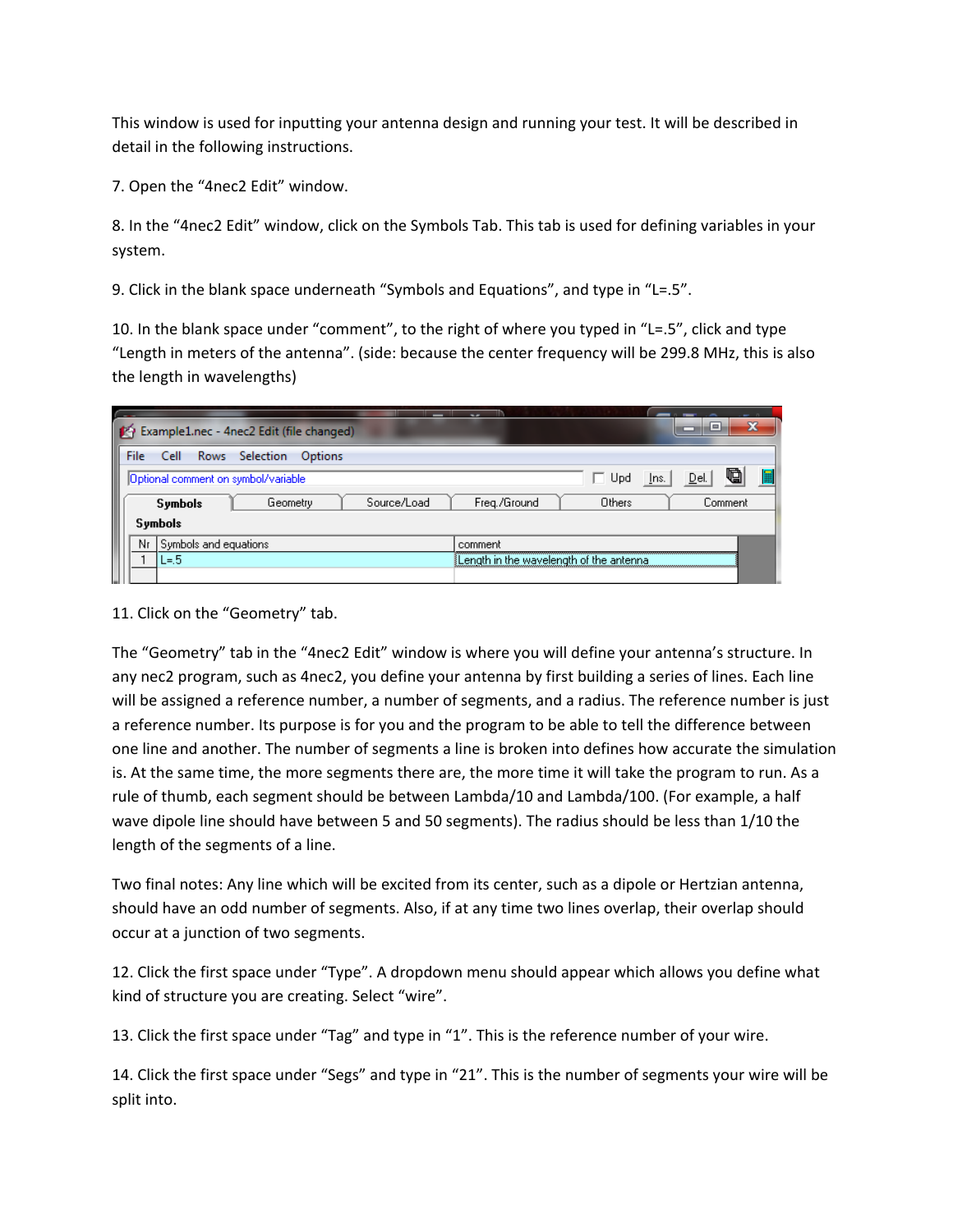13. Click the space under "X1" and type in "0". This is the X coordinate of the starting point of your wire.

14. Repeat step 13 for "Y1", "X2" and "Y2".

15. Click the space under "Z1" and type in "‐.5\*L".

16. Click the space under "Z2" and type in ".5\*L".

The starting and stopping point of the wire have now been defined. i.e. Wire 1 runs between the points (X1, Y1, Z1) and (X2, Y2, Z3). It is represented by 21 segments stacked end to end from the first point to the second point.

17. Click the space under "Radius" and type in .01. At this point the antenna is .5m long. So, each segment is about .025m long. Therefore, the radius is < 1/10 of segment length.

|                                                                   |  |           |         | Example1.nec - 4nec2 Edit (file changed) |                             |                   |                |     |              |      |                          | e | × |
|-------------------------------------------------------------------|--|-----------|---------|------------------------------------------|-----------------------------|-------------------|----------------|-----|--------------|------|--------------------------|---|---|
| File<br><b>Rows</b><br><b>Selection</b><br>Cell<br><b>Options</b> |  |           |         |                                          |                             |                   |                |     |              |      |                          |   |   |
| Wire radius [diameter/2](for first segment)                       |  |           |         |                                          |                             |                   |                | Upd | <u>I</u> ns. | Del. | g                        |   |   |
| <b>Symbols</b><br>Geometry                                        |  |           |         |                                          | Source/Load<br>Freg./Ground |                   |                |     | Others       |      | Comment                  |   |   |
| Geometry<br>(Scaling=Meters)                                      |  |           |         |                                          |                             | Use wire tapering |                |     |              |      |                          |   |   |
|                                                                   |  | Nr   Type | $T$ ag] | Segs                                     | $\times1$                   | Υ1                | Z1             | X2  | Y21          | Z2I  | Radiusl                  |   |   |
|                                                                   |  | Wire      |         | 21                                       | 0                           | 0                 | $-5^{\circ}$ L | 0   | 0            | .5*L | ,,,,,,,,,,,,,,,,,,,,,,,, |   |   |
|                                                                   |  |           |         |                                          |                             |                   |                |     |              |      |                          |   |   |

18. Click the "Source/Load" tab. In this tab you will define one of the segments on your wire to be a source for the antenna.

19. Click the space under "Type" and select "Voltage‐src" from the drop down menu. This defines the antenna source to be a voltage supply.

20. Click the space under "Tag" and type in "1". This defines what line a source will be placed on. We want it placed on our number 1 wire.

21. Click the space under "Seg" and type "11". This will define which segment of our wire will be excited. We want the middle of our antenna to be excited, so we choose segment 11.

22. Click the space under "Magn" and type in "1". This is the magnitude of our input voltage.

| I                                                          |                                    |                                                                                             | Example1.nec - 4nec2 Edit (file changed) |         |     |       |      |                                        |              |            | ∣⊟     | æ            |
|------------------------------------------------------------|------------------------------------|---------------------------------------------------------------------------------------------|------------------------------------------|---------|-----|-------|------|----------------------------------------|--------------|------------|--------|--------------|
| File<br><b>Selection</b><br>Rows<br>Cell<br><b>Options</b> |                                    |                                                                                             |                                          |         |     |       |      |                                        |              |            |        |              |
|                                                            |                                    | G<br>ls.<br><u>Del</u><br>Segment-number on wire to place the source<br>Upd<br><u>I</u> ns. |                                          |         |     |       |      |                                        |              |            |        |              |
|                                                            | Symbols<br>Geometry<br>Source/Load |                                                                                             |                                          |         |     |       |      |                                        | Freq./Ground | Others     |        | Comment      |
|                                                            |                                    |                                                                                             | Source[s]                                |         |     |       |      | $\overline{\triangledown}$ Show source |              | Show loads |        | Show Tr-line |
|                                                            |                                    | Nr                                                                                          | Type                                     | $T$ ag) | Seg | [opt] | Real | lmagl                                  | Magni        | Phasel     | (norm) |              |
|                                                            |                                    | o.                                                                                          | Voltage-src                              |         | 11  | ۵     |      | 0                                      |              | 0          |        |              |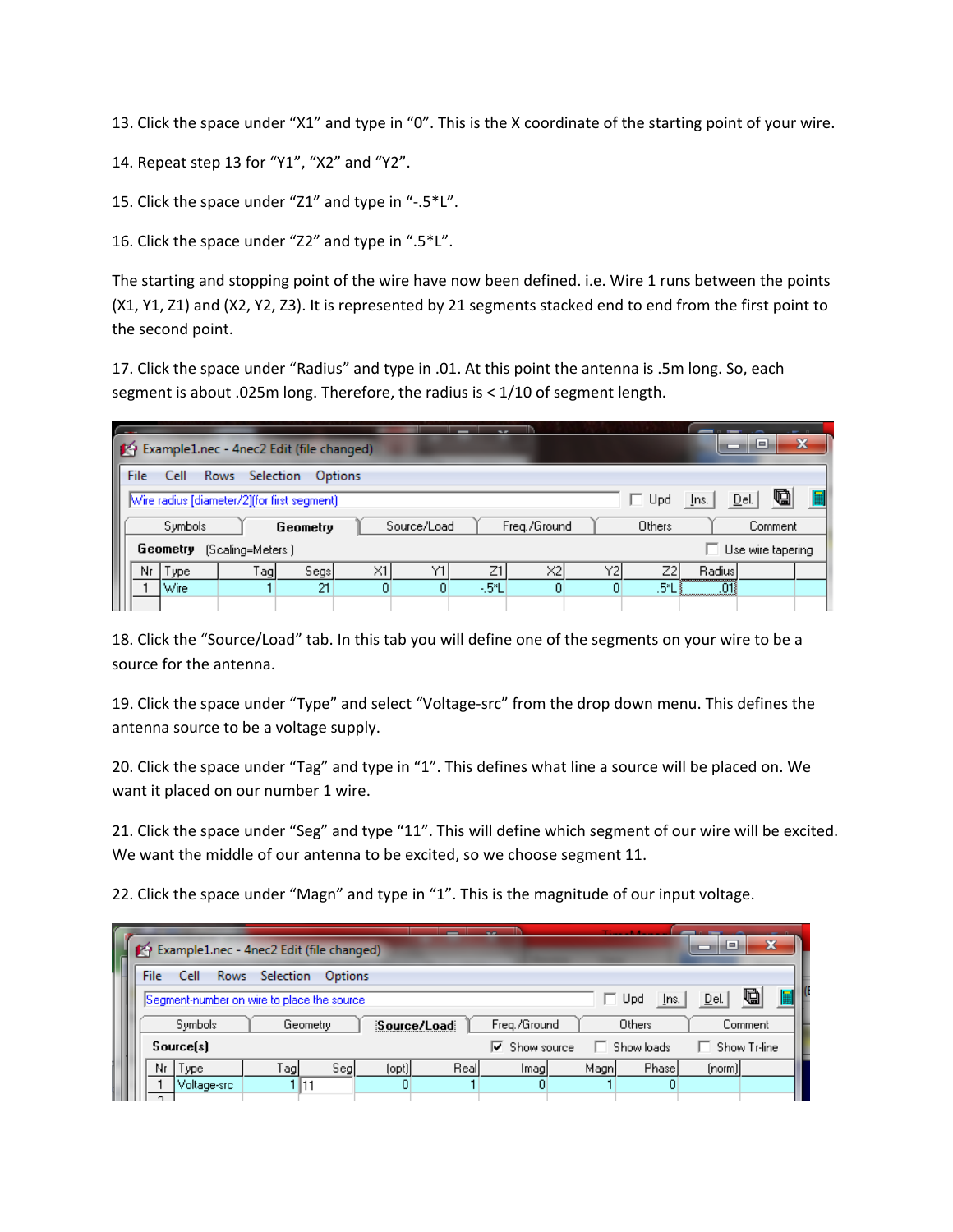23. Click the "Freq./Ground" tab. This tab allows us to define our operating frequency.

24. Click the white space beside the "Frequency" label in the "Frequency" group and type in "299.8". The default units in 4nec2 are meters. Defining the center frequency to be 299.8 MHz makes a wavelength 1 meter. Therefore, you can directly define any structure in terms of wavelengths (which is otherwise defined in meters).

| <sup>24</sup> Example1.nec - 4nec2 Edit (file changed) |               |
|--------------------------------------------------------|---------------|
| File<br>Rows Selection<br>Cell<br>Options              |               |
| (Start) Frequency in Mhz                               |               |
| Symbols<br>Source/Load<br>Geometry                     | Freq./Groun   |
| Frequency                                              | Ground scre   |
| Frequency 299.8<br>Mhz                                 | Nr of radials |
| Nr steps<br>Sweep                                      | Radial length |
| Stepsize                                               | Wire radius   |
| <b>Environment</b>                                     | -Second grou  |
| Ground /                                               | Ground tune.  |

25. Click the "Run NEC" button in the upper right hand corner of the "4nec2 Edit" window. This is the button that looks like a calculator.

|                                 |                    | ▭       |       |
|---------------------------------|--------------------|---------|-------|
|                                 |                    |         | Inser |
|                                 | $\Box$ Upd<br>Ins. | Del.    | Body) |
| Freg./Ground                    | Others             | Comment |       |
| Ground screen<br>Nr. of radiale |                    |         |       |

26. Select far-field in the window that pops up. Then click the "Generate" button in the bottom left.

|          | $\mathbf x$<br>Data not saved, on-screen data is                                                               |  |
|----------|----------------------------------------------------------------------------------------------------------------|--|
| nd<br>tи | $\subseteq$ Use original file<br>Screen-data used                                                              |  |
| эd<br>mó | <b>E</b> Far Field pattern<br>$\blacksquare$ Freq: [300<br>C Frequency sweep<br>$\subseteq$ Near Field pattern |  |
| h<br>ăп  | C.<br>ItsHF 360 degree Gain table<br>ItsHF Gain @ 30 frequencies                                               |  |
| ۰        | ⊕ Full<br>$\subset$ Ver.<br>$C$ Hor.                                                                           |  |
|          | Resol. $\boxed{5}$<br>dea.<br>Run Average<br>Surface-wave<br>Gain Test<br>E-fld distance                       |  |
|          | Expert settings.                                                                                               |  |
|          | Batch<br>Exit<br>Generate                                                                                      |  |